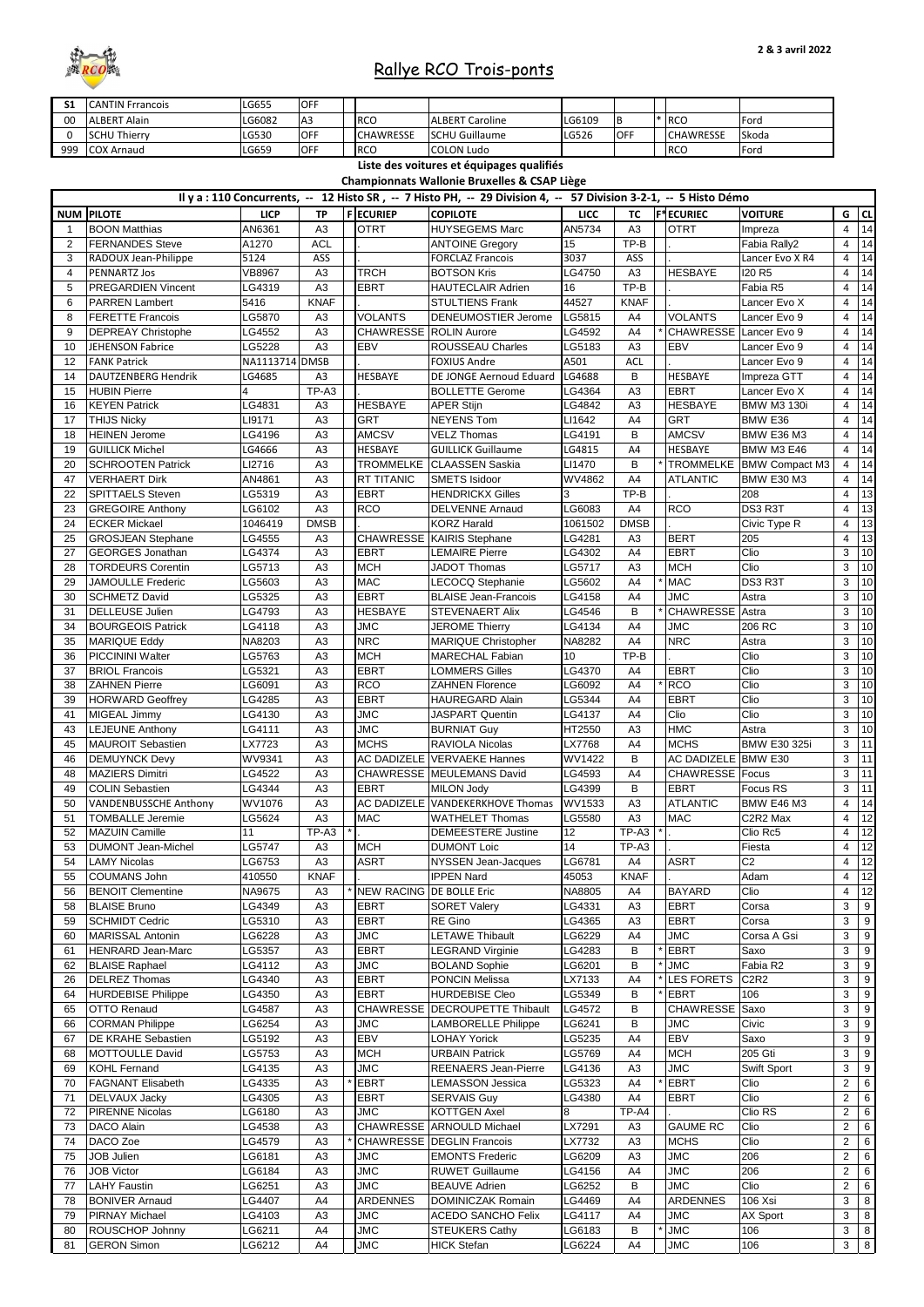| 82  | <b>WOLFS Sacha</b>              | G4588         | A4             |                   | CHAWRESSE SICCARD Jean-Philippe | <b>NA9865</b> | A4             | <b>RRC MOSAN</b>          | Saxo                | 3              | 8              |
|-----|---------------------------------|---------------|----------------|-------------------|---------------------------------|---------------|----------------|---------------------------|---------------------|----------------|----------------|
| 84  | <b>CESAR Pierre</b>             | G6831         | A4             | <b>ASRT</b>       | <b>LAFORET Remy</b>             | <b>LG6847</b> | A4             | <b>ASRT</b>               | Yaris               | 3              | 8              |
| 85  | <b>DUPONT Yves</b>              | <b>G4542</b>  | A <sub>3</sub> |                   | CHAWRESSE LOUVRIER Laurent      | LG5213        | A4             | <b>EBV</b>                | Clio                | $\overline{2}$ | 5              |
| 86  | <b>BOSSELOIR Benjamin</b>       | G6249         | A4             | <b>JMC</b>        | <b>SURSON Theo</b>              | LG4436        | B              | <b>ARDENNES</b>           | 106 Gti             | $\overline{2}$ | 5              |
| 87  | <b>MARICHAL Arnaud</b>          | G4295         | A4             | <b>EBRT</b>       | LETAWE Jordan                   | LG5342        | A4             | <b>EBRT</b>               | 106 Gti             | $\overline{2}$ | 5              |
| 88  | MICHAUX Quentin                 | G5732         | A <sub>3</sub> | MCH               | <b>DETHIER Loic</b>             | LG5604        | A4             | <b>MAC</b>                | 106 Gti             | $\overline{2}$ | 5              |
| 89  | <b>WERTZ Jean-Francois</b>      | LG4138        | A4             | <b>JMC</b>        | <b>WERTZ Pierre-Yves</b>        | LG4139        | A4             | <b>JMC</b>                | 206 CCR Hdi         | $\overline{2}$ | 5              |
| 90  | <b>BRENY Olivier</b>            | G6835         | A <sub>3</sub> | <b>ASRT</b>       | <b>GRANDMONT Julie</b>          | NA9120        | A4             | <b>BAYARD</b>             | 106                 | $\overline{2}$ | 5              |
| 91  | <b>BUNTINX Eddy</b>             | LI3061        | A <sub>3</sub> | <b>GRT</b>        | <b>HUYSMANS Elsy</b>            | LI8578        | A3             | <b>GRT</b>                | Saxo                | $\overline{2}$ | 5              |
| 92  | <b>MICHEL Aubry</b>             | G4525         | A4             | <b>CHAWRESSE</b>  | <b>MICHEL Gatien</b>            | LG4607        | A4             | <b>CHAWRESSE</b>          | Saxo                | $\overline{2}$ | 5              |
| 93  | <b>NIVARD Gregory</b>           | <b>G4145</b>  | A4             | <b>JMC</b>        | <b>HOTTOIS Patrick</b>          | LG6231        | B              | <b>JMC</b>                | Corsa               | $\overline{2}$ | $\overline{5}$ |
| 94  | <b>BOUTTE Jasper</b>            | WV1170        | A4             | <b>SC VERVICA</b> | <b>BUYSE Tom</b>                | <b>WV1515</b> | A4             | <b>SC VERVICA</b>         | Polo                | $\overline{2}$ | 5              |
| 95  | <b>TEFNIN Guillaume</b>         | G5369         | A4             | <b>EBRT</b>       | <b>LARDINOIS Maxime</b>         | LG5353        | A4             | <b>EBRT</b>               | 106                 | $\overline{2}$ | 5              |
| 96  | <b>HAID Julien</b>              | G6734         | A4             | <b>ASRT</b>       | <b>SMEEKENS Valentin</b>        | LG6789        | B              | <b>ASRT</b>               | 106                 | $\overline{2}$ | 5              |
| 97  | <b>HERMAN Bernard</b>           | G5375         | A <sub>3</sub> | <b>EBRT</b>       | <b>WAGENER Pierre</b>           | LG5327        | A4             | <b>EBRT</b>               | Clio RS             | $\mathbf 1$    | $\overline{2}$ |
| 98  | <b>SWENNEN Loic</b>             | LG6105        | A3             | <b>RCO</b>        | <b>PROSMANS Tom</b>             | LG6087        | B              | <b>RCO</b>                | Swift               | $\overline{2}$ | $\overline{4}$ |
| 201 | VAN DE WAUWER Jean-Pierre       | LG4514        | A <sub>3</sub> | <b>ARDENNES</b>   | MICHEL José                     | 13            | TP-B           |                           | Sierra Xr4i         | <b>SR</b>      | 20             |
| 202 | <b>JUNIUS Lionel</b>            | LG5177        | A <sub>3</sub> | <b>EBV</b>        | <b>GRENIER Damien</b>           | LG5208        | A4             | <b>EBV</b>                | <b>BMW E30 320i</b> | <b>SR</b>      | 20             |
| 203 | <b>GILLES Jean-Francois</b>     | G4523         | A3             |                   | CHAWRESSE FRANKENNE Jennifer    | LG5175        | A3             | <b>EBV</b>                | <b>BMW E30 320i</b> | <b>SR</b>      | 20             |
| 204 | <b>REGINSTER Thierry</b>        | <b>G4747</b>  | A <sub>3</sub> | <b>HESBAYE</b>    | <b>MARCHAND Jerome</b>          | LG4762        | A3             | <b>HESBAYE</b>            | <b>Kadett Gte</b>   | <b>SR</b>      | 20             |
| 205 | <b>VAN GORP Eddy</b>            | AN1615        | A <sub>3</sub> | <b>OTRT</b>       | <b>WAGEMANS Peter</b>           | AN7581        | A3             | <b>OTRT</b>               | <b>Escort MK II</b> | <b>SR</b>      | 20             |
| 206 | <b>RUWET Jean-Marc</b>          | LG5406        | A <sub>3</sub> | <b>ARDENNES</b>   | POTTIER John                    | LG4514        | A4             | <b>ARDENNES</b>           | Escort RS2000       | <b>PH</b>      | 18             |
| 207 | <b>BINDELS Marc</b>             | G5346         | A3             | <b>EBRT</b>       | <b>SERVAIS Christophe</b>       | LG5311        | A3             | <b>EBRT</b>               | <b>BMW E30 325i</b> | <b>SR</b>      | 20             |
| 208 | <b>HENRY Jean-Francois</b>      | LG5178        | A <sub>3</sub> | <b>EBV</b>        | <b>CLOES Yannic</b>             | LG5236        | A4             | <b>EBV</b>                | <b>BMW E30 325i</b> | <b>SR</b>      | 20             |
| 209 | <b>DESTEXHE Gregoire</b>        | <b>G4402</b>  | A <sub>3</sub> | <b>ARDENNES</b>   | <b>DESTEXHE Louise</b>          | LG4404        | B              | <b>ARDENNES</b>           | <b>BMW E30 325i</b> | <b>SR</b>      | 20             |
| 210 | <b>WAUTHIER Guy</b>             | G5209         | A <sub>3</sub> | <b>EBV</b>        | <b>GLENET Sarah</b>             | LG5210        | A4             | <b>IEBV</b>               | Ascona              | <b>SR</b>      | 20             |
| 211 | <b>SCHOENMAKERS Luc</b>         | AN1165        | A <sub>1</sub> | <b>RT TITANIC</b> | <b>SCHOENMAKERS Niels</b>       | AN1369        | A1             | <b>RT TITANIC</b>         | Ascona              | <b>SR</b>      | 20             |
| 212 | <b>FITAS Cedric</b>             | G5224-        | A <sub>3</sub> | <b>EBV</b>        | <b>THEATE Xavier</b>            | 17            | TP-A4          |                           | Kadett              | <b>SR</b>      | 20             |
| 251 | <b>LEONARD Bernard</b>          | NA9803        | A4             | <b>NRC</b>        | <b>SAUVAGE Sebastien</b>        | <b>NA9285</b> | A4             | <b>NRC</b>                | BMW E30             | PH             | 19             |
| 252 | <b>DURRE Jean-Pascal</b>        | <b>NA9265</b> | A <sub>3</sub> |                   | NEW RACING ERNOUX Julien        | <b>NA9999</b> | A3             | <b>NEW RACING BMW E30</b> |                     | <b>PH</b>      | 19             |
| 253 | <b>COURTIN Etienne-Philippe</b> | HT2261        | A <sub>3</sub> | <b>BAC</b>        | VAN CROMBRUGGE Ludovic HT2260   |               | A4             | <b>BAC</b>                | Escort              | PH             | 18             |
| 254 | <b>HELLINGS Philippe</b>        | LG5134        | A1             | <b>EBV</b>        | <b>HEUSICOM Nicolas</b>         | LG5128        | A <sub>3</sub> | <b>EBV</b>                | <b>Escort RS</b>    | PH 18          |                |
| 255 | <b>INCARDONA Sebastien</b>      |               | TP-A3          |                   | POES Christophe                 | 6             | TP-B           |                           | Escort              | PH 18          |                |
| 256 | <b>CORSTJENS Patrick</b>        | LI7341        | A <sub>3</sub> | <b>RTM</b>        | <b>BAEKELMANS Ben</b>           | LI8502        | A4             | <b>RTM</b>                | <b>Escort MK II</b> | PH             | 18             |
| 257 | <b>SCHOENMAKERS Stef</b>        | AN1244        | A <sub>3</sub> | <b>RT TITANIC</b> | <b>DE VOS Mathias</b>           | AN1598        | A4             | <b>RT TITANIC</b>         | Manta               | <b>SR</b>      | 20             |
| 301 | <b>KLEIN Christian</b>          | 230679        | <b>FFSA</b>    |                   | <b>MARNETTE Eric</b>            | LG4446        | A4             | <b>ARDENNES</b>           | R <sub>5</sub> TDC  | H              | D              |
| 303 | <b>DIERCKX Filip</b>            | LG4784        |                | <b>HESBAYE</b>    | <b>DIERCKX Joni</b>             |               | TP-L           |                           | <b>BMW E30 325i</b> | H              | D              |
| 304 | COLSON Kim                      | AN1030        | A <sub>3</sub> | <b>RT TITANIC</b> | <b>CROES Ben</b>                | LG4826        | A3             | <b>HESBAYE</b>            | Clio Williams       | H              | D              |
| 305 | <b>DEWANDRE Jean</b>            | LG6115        |                | <b>RCO</b>        | <b>LEONARD Francois</b>         | LG6116        | L.             | RCO                       | Sunbeam             | H.             | $\mathsf D$    |
| 306 | <b>MEURIS Dean</b>              | LI9144        | A4             | <b>RTM</b>        | <b>GIJSEN Michiel</b>           | LI1657        | A4             | <b>RTM</b>                | Fiesta MK1          | H.             | $\mathsf D$    |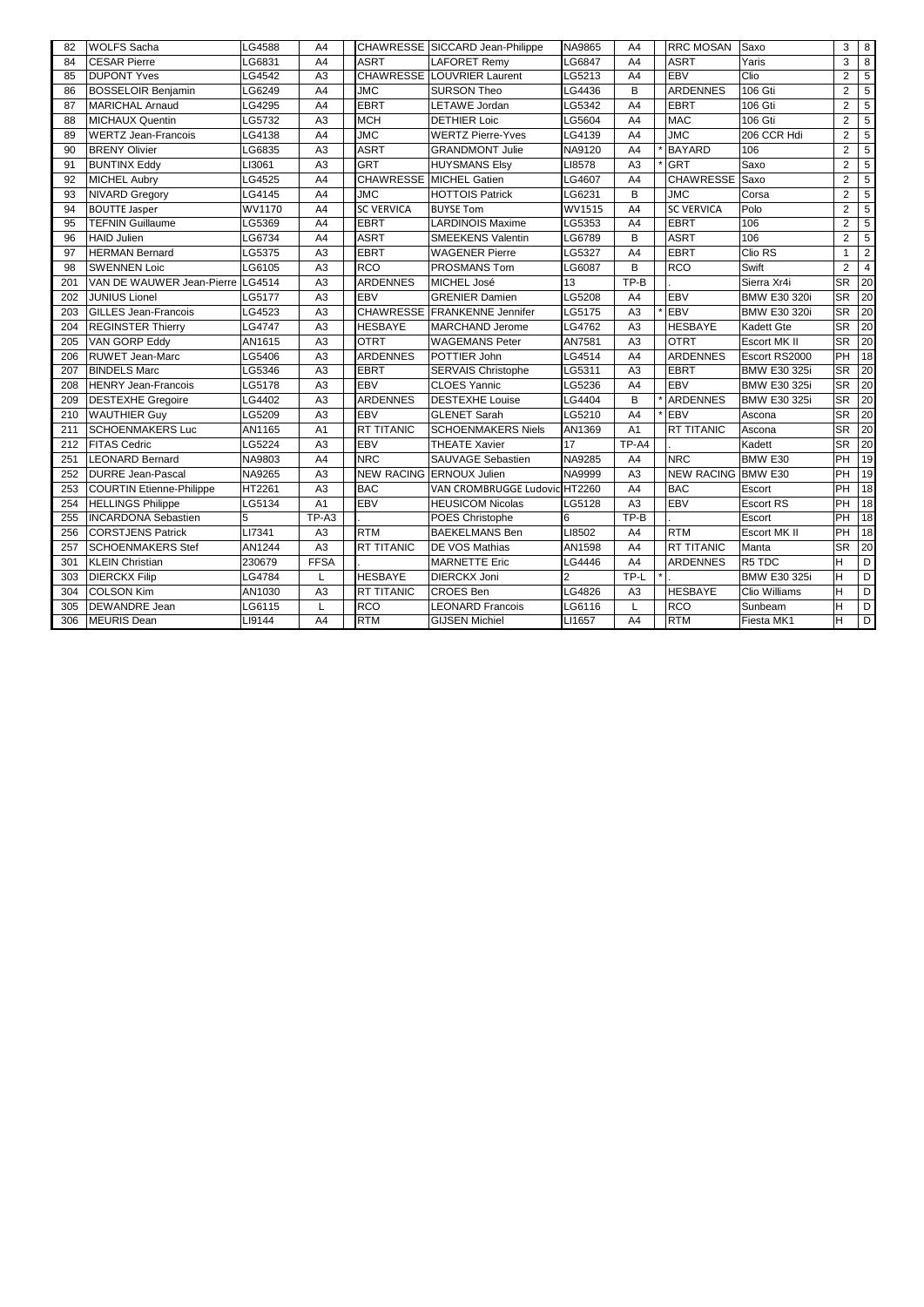|                         | <b>D4 - Classification Unofficial</b> |  |                                          |                                                                               |                   |                              |          |                       |         |        |  |  |
|-------------------------|---------------------------------------|--|------------------------------------------|-------------------------------------------------------------------------------|-------------------|------------------------------|----------|-----------------------|---------|--------|--|--|
|                         | <b>D4 - Classement Officieux</b>      |  |                                          |                                                                               |                   |                              |          |                       |         |        |  |  |
|                         | After ES / SS: 12 - Bodeux(10.84 km)  |  |                                          |                                                                               |                   |                              |          |                       |         |        |  |  |
| Pos                     | No                                    |  | Pilote                                   | Co-Pilote                                                                     | Licence           | Ecurie                       | D-CI     | Marque                | Temps   | D.Prem |  |  |
|                         |                                       |  | <b>BOON Matthias</b>                     | <b>HUYSEGEMS Marc</b>                                                         | AN6361 / AN5734   | OTRT / OTRT                  | $4 - 14$ | Impreza               | 1:11:59 |        |  |  |
| $\overline{\mathbf{c}}$ | 3                                     |  | RADOUX Jean-Philippe FORCLAZ Francois    |                                                                               | 5124 / 3037       | $\prime$ .                   | $4 - 14$ | Lancer Evo X R4       | 1:13:14 | 1:15   |  |  |
| 3                       | 10                                    |  | <b>JEHENSON Fabrice</b>                  | ROUSSEAU Charles                                                              | LG5228 / LG5183   | EBV / EBV                    | $4 - 14$ | Lancer Evo 9          | 1:16:42 | 4:43   |  |  |
| 4                       | 6                                     |  | <b>PARREN Lambert</b>                    | <b>STULTIENS Frank</b>                                                        | 5416 / 44527      | $\prime$ .                   | $4 - 14$ | Lancer Evo X          | 1:17:13 | 5:14   |  |  |
| 5                       | l8                                    |  | <b>FERETTE Francois</b>                  | DENEUMOSTIER Jero LG5870 / LG5815                                             |                   | <b>VOLANTS / VOLANTS</b>     | $4 - 14$ | Lancer Evo 9          | 1:17:48 | 5:49   |  |  |
| 6                       | 23                                    |  | <b>GREGOIRE Anthony</b>                  | <b>DELVENNE Arnaud</b>                                                        | LG6102 / LG6083   | RCO / RCO                    | 4-13     | DS3 R3T               | 1:18:32 | 6:33   |  |  |
| $\overline{7}$          | 25                                    |  | <b>GROSJEAN Stephane KAIRIS Stephane</b> |                                                                               | LG4555 / LG4281   | CHAWRESSE / BERT             | $4 - 13$ | 205                   | 1:20:23 | 8:24   |  |  |
| 8                       | 18                                    |  | <b>HEINEN Jerome</b>                     | <b>VELZ Thomas</b>                                                            | LG4196 / LG4191   | AMCSV / AMCSV                | $4 - 14$ | <b>BMW E36 M3</b>     | 1:20:29 | 8:30   |  |  |
| 9                       | 24                                    |  | <b>ECKER Mickael</b>                     | <b>KORZ Harald</b>                                                            | 1046419 / 1061502 | $\prime$ .                   | $4 - 13$ | Civic Type R          | 1:20:53 | 8:54   |  |  |
| 10                      | 5                                     |  | PREGARDIEN Vincent HAUTECLAIR Adrien     |                                                                               | LG4319 / 16       | EBRT /.                      | $4 - 14$ | Fabia R5              | 1:22:19 | 10:20  |  |  |
| 11                      | 53                                    |  | <b>DUMONT Jean-Michel DUMONT Loic</b>    |                                                                               | LG5747 / 14       | $MCH/$ .                     | $4 - 12$ | Fiesta                | 1:22:19 | 10:20  |  |  |
| 12                      | 12                                    |  | <b>FANK Patrick</b>                      | <b>FOXIUS Andre</b>                                                           | NA1113714 / A501  | $\prime$ .                   | $4 - 14$ | Lancer Evo 9          | 1:23:26 | 11:27  |  |  |
| 13                      | 17                                    |  | <b>THIJS Nicky</b>                       | <b>NEYENS Tom</b>                                                             | LI9171 / LI1642   | GRT/GRT                      | $4 - 14$ | BMW E36               | 1:23:49 | 11:50  |  |  |
| 14                      | 20                                    |  | <b>SCHROOTEN Patrick</b>                 | <b>CLAASSEN Saskia</b>                                                        | LI2716 / LI1470   | TROMMELKE / TROMMELK 4-14    |          | <b>BMW Compact M3</b> | 1:26:18 | 14:19  |  |  |
| 15                      | 22                                    |  | <b>SPITTAELS Steven</b>                  | <b>HENDRICKX Gilles</b>                                                       | LG5319/3          | EBRT /.                      | $4 - 13$ | 208                   | 1:26:43 | 14:44  |  |  |
| 16                      | 54                                    |  | <b>LAMY Nicolas</b>                      | NYSSEN Jean-Jacques LG6753 / LG6781                                           |                   | ASRT / ASRT                  | $4 - 12$ | C <sub>2</sub>        | 1:27:55 | 15:56  |  |  |
| 17                      | 46                                    |  | <b>DEMUYNCK Devy</b>                     | <b>VERVAEKE Hannes</b>                                                        | WV9341 / WV1422   | AC DADIZELE / AC DADIZE 4-14 |          | BMW E30               | 1:32:25 | 20:26  |  |  |
| 18                      | 55                                    |  | <b>COUMANS John</b>                      | <b>IPPEN Nard</b>                                                             | 410550 / 45053    |                              | $4 - 12$ | Adam                  | 1:33:13 | 21:14  |  |  |
| 19                      | 14                                    |  |                                          | DAUTZENBERG Hend DE JONGE Aernoud E LG4685 / LG4688                           |                   | <b>HESBAYE / HESBAYE</b>     | $4 - 14$ | Impreza GTT           | 1:35:58 | 23:59  |  |  |
| 20                      | 50                                    |  |                                          | VANDENBUSSCHE AI VANDEKERKHOVE TI WV1076 / WV1533 AC DADIZELE / ATLANTIC 4-14 |                   |                              |          | <b>BMW E46 M3</b>     | 1:37:06 | 25:07  |  |  |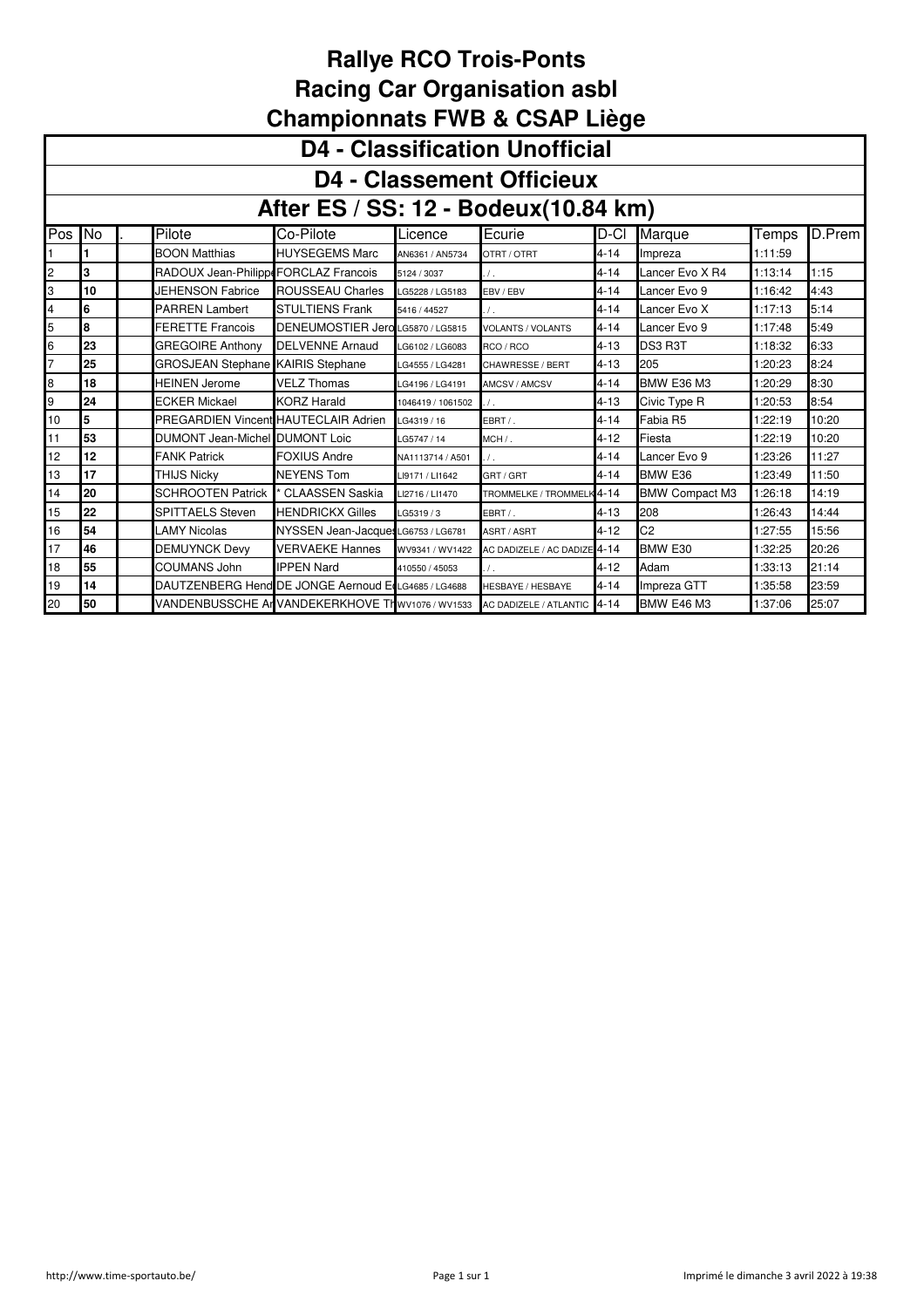|     | D1-D2-D3 - Classification Unofficial                                                                             |                                       |                                    |                 |                     |          |             |         |        |  |  |  |  |
|-----|------------------------------------------------------------------------------------------------------------------|---------------------------------------|------------------------------------|-----------------|---------------------|----------|-------------|---------|--------|--|--|--|--|
|     | D1-D2-D3 - Classement Officieux                                                                                  |                                       |                                    |                 |                     |          |             |         |        |  |  |  |  |
|     | After ES / SS: 12 - Bodeux(10.84 km)                                                                             |                                       |                                    |                 |                     |          |             |         |        |  |  |  |  |
| Pos | No                                                                                                               | Pilote                                | Co-Pilote                          | Licence         | Ecurie              | D-Cl     | Marque      | Temps   | D.Prem |  |  |  |  |
|     | 35                                                                                                               | MARIQUE Eddy                          | MARIQUE Christopher                | NA8203 / NA8282 | NRC / NRC           | $3-10$   | Astra       | 1:19:43 |        |  |  |  |  |
| 2   | 37                                                                                                               | <b>BRIOL Francois</b>                 | LOMMERS Gilles                     | G5321 / LG4370  | EBRT / EBRT         | 3-10     | Clio        | 1:20:15 | 32     |  |  |  |  |
| 3   | 31                                                                                                               | DELLEUSE Julien                       | <b>STEVENAERT Alix</b>             | LG4793 / LG4546 | HESBAYE / CHAWRESSE | $3 - 10$ | Astra       | 1:20:17 | 34     |  |  |  |  |
| 4   | 43                                                                                                               | <b>LEJEUNE Anthony</b>                | <b>BURNIAT Guy</b>                 | G4111 / HT2550  | JMC / HMC           | $3 - 10$ | Astra       | 1:22:31 | 2:48   |  |  |  |  |
| 5   | 61                                                                                                               | <b>HENRARD Jean-Marc</b>              | * LEGRAND Virginie                 | LG5357 / LG4283 | EBRT / EBRT         | $3-9$    | Saxo        | 1:23:17 | 3:34   |  |  |  |  |
| 6   | 64                                                                                                               | <b>HURDEBISE Philippe</b>             | * HURDEBISE Cleo                   | G4350 / LG5349  | EBRT / EBRT         | $3-9$    | 106         | 1:23:55 | 4:12   |  |  |  |  |
|     | 39                                                                                                               | HORWARD Geoffrey                      | <b>HAUREGARD Alain</b>             | LG4285 / LG5344 | EBRT / EBRT         | $3 - 10$ | Clio        | 1:24:30 | 4:47   |  |  |  |  |
| 8   | 71<br>$2 - 6$<br>Clio<br>5:20<br>DELVAUX Jacky<br>SERVAIS Guv<br>1:25:03<br>LG4305 / LG4380<br>EBRT / EBRT       |                                       |                                    |                 |                     |          |             |         |        |  |  |  |  |
| 9   | 49<br>COLIN Sebastien<br>$3 - 11$<br>Focus RS<br>5:27<br>MILON Jodv<br>1:25:10<br>LG4344 / LG4399<br>EBRT / EBRT |                                       |                                    |                 |                     |          |             |         |        |  |  |  |  |
| 10  | 34                                                                                                               | <b>BOURGEOIS Patrick</b>              | <b>JEROME Thierry</b>              | LG4118 / LG4134 | JMC / JMC           | $3-10$   | 206 RC      | 1:25:20 | 5:37   |  |  |  |  |
| 11  | 41                                                                                                               | MIGEAL Jimmy                          | JASPART Quentin                    | LG4130 / LG4137 | JMC / Clio          | $3 - 10$ | Clio        | 1:25:26 | 5:43   |  |  |  |  |
| 12  | 59                                                                                                               | SCHMIDT Cedric                        | RE Gino                            | LG5310 / LG4365 | EBRT / EBRT         | $3-9$    | Corsa       | 1:26:06 | 6:23   |  |  |  |  |
| 13  | 65                                                                                                               | <b>OTTO Renaud</b>                    | DECROUPETTE Thiba LG4587 / LG4572  |                 | CHAWRESSE / CHAWRES | $3-9$    | Saxo        | 1:27:34 | 7:51   |  |  |  |  |
| 14  | 76                                                                                                               | JOB Victor                            | <b>RUWET Guillaume</b>             | G6184 / LG4156  | JMC / JMC           | $2-6$    | 206         | 1:28:01 | 8:18   |  |  |  |  |
| 15  | 75                                                                                                               | <b>JOB Julien</b>                     | <b>EMONTS Frederic</b>             | G6181 / LG6209  | JMC / JMC           | $2-6$    | 206         | 1:28:20 | 8:37   |  |  |  |  |
| 16  | 86                                                                                                               | <b>BOSSELOIR Benjamin SURSON Theo</b> |                                    | G6249 / LG4436  | JMC / ARDENNES      | $2 - 5$  | 106 Gti     | 1:29:52 | 10:09  |  |  |  |  |
| 17  | 92                                                                                                               | <b>MICHEL Aubry</b>                   | <b>MICHEL Gatien</b>               | LG4525 / LG4607 | CHAWRESSE / CHAWRES | $2 - 5$  | Saxo        | 1:30:30 | 10:47  |  |  |  |  |
| 18  | 67                                                                                                               | DE KRAHE Sebastien                    | <b>LOHAY Yorick</b>                | LG5192 / LG5235 | EBV / EBV           | $3-9$    | Saxo        | 1:32:06 | 12:23  |  |  |  |  |
| 19  | 62                                                                                                               | <b>BLAISE Raphael</b>                 | <b>BOLAND Sophie</b>               | LG4112 / LG6201 | JMC / JMC           | $3-9$    | Fabia R2    | 1:32:15 | 12:32  |  |  |  |  |
| 20  | 98                                                                                                               | SWENNEN Loic                          | PROSMANS Tom                       | LG6105 / LG6087 | RCO / RCO           | $2 - 4$  | Swift       | 1:33:01 | 13:18  |  |  |  |  |
| 21  | 97                                                                                                               | <b>HERMAN Bernard</b>                 | WAGENER Pierre                     | LG5375 / LG5327 | EBRT / EBRT         | $1 - 2$  | Clio RS     | 1:33:18 | 13:35  |  |  |  |  |
| 22  | 87                                                                                                               | MARICHAL Arnaud                       | LETAWE Jordan                      | LG4295 / LG5342 | EBRT / EBRT         | $2 - 5$  | 106 Gti     | 1:34:27 | 14:44  |  |  |  |  |
| 23  | 96                                                                                                               | <b>HAID Julien</b>                    | <b>SMEEKENS Valentin</b>           | LG6734 / LG6789 | ASRT / ASRT         | $2 - 5$  | 106         | 1:34:38 | 14:55  |  |  |  |  |
| 24  | 72                                                                                                               | <b>PIRENNE Nicolas</b>                | KOTTGEN Axel                       | G6180/8         | JMC / .             | $2 - 6$  | Clio RS     | 1:35:05 | 15:22  |  |  |  |  |
| 25  | 70                                                                                                               | <b>FAGNANT Elisabeth</b>              | * LEMASSON Jessica                 | LG4335 / LG5323 | EBRT / EBRT         | $2 - 6$  | Clio        | 1:35:32 | 15:49  |  |  |  |  |
| 26  | 80                                                                                                               | ROUSCHOP Johnny                       | <b>STEUKERS Cathy</b>              | G6211 / LG6183  | JMC / JMC           | $3 - 8$  | 106         | 1:35:41 | 15:58  |  |  |  |  |
| 27  | 93                                                                                                               | NIVARD Gregory                        | HOTTOIS Patrick                    | G4145 / LG6231  | JMC / JMC           | $2 - 5$  | Corsa       | 1:36:34 | 16:51  |  |  |  |  |
| 28  | 68                                                                                                               | <b>MOTTOULLE David</b>                | <b>URBAIN Patrick</b>              | G5753 / LG5769  | MCH / MCH           | $3-9$    | 205 Gti     | 1:36:45 | 17:02  |  |  |  |  |
| 29  | 81                                                                                                               | GERON Simon                           | HICK Stefan                        | G6212 / LG6224  | JMC / JMC           | $3 - 8$  | 106         | 1:37:39 | 17:56  |  |  |  |  |
| 30  | 69                                                                                                               | KOHL Fernand                          | REENAERS Jean-PierrLG4135 / LG4136 |                 | JMC / JMC           | $3-9$    | Swift Sport | 1:45:11 | 25:28  |  |  |  |  |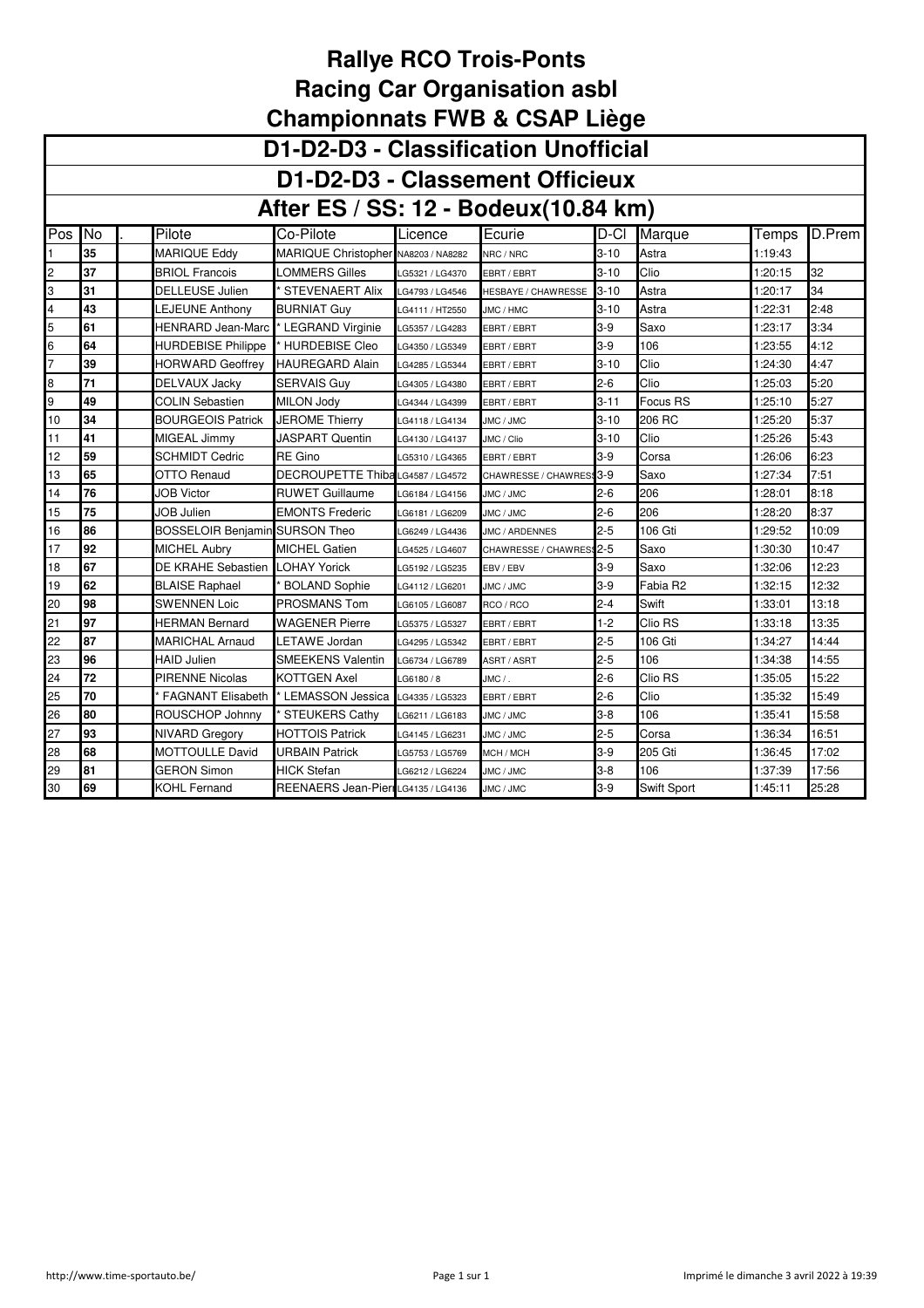|        | <b>PH - Classification Unofficial</b> |  |                                                       |                   |                 |                     |              |                      |         |        |  |  |
|--------|---------------------------------------|--|-------------------------------------------------------|-------------------|-----------------|---------------------|--------------|----------------------|---------|--------|--|--|
|        | <b>PH - Classement Officieux</b>      |  |                                                       |                   |                 |                     |              |                      |         |        |  |  |
|        | After ES / SS: 12 - Bodeux (10.84 km) |  |                                                       |                   |                 |                     |              |                      |         |        |  |  |
| Pos No |                                       |  | Pilote                                                | Co-Pilote         | Licence         | Ecurie              | D-CI         | Marque               | Temps   | D.Prem |  |  |
|        | 255                                   |  | <b>INCARDONA Sebastie POES Christophe</b>             |                   | 5/6             |                     | PH-18 Escort |                      | 1:21:20 |        |  |  |
| 2      | 253                                   |  | COURTIN Etienne-Phill VAN CROMBRUGGE IHT2261 / HT2260 |                   |                 | BAC / BAC           |              | PH-18 Escort         | 1:31:21 | 10:01  |  |  |
| IЗ     | 206                                   |  | <b>RUWET Jean-Marc</b>                                | POTTIER John      | LG5406 / LG4514 | ARDENNES / ARDENNES |              | PH-18 Escort RS2000  | 1:32:35 | 11:15  |  |  |
| 4      | 251                                   |  | <b>LEONARD Bernard</b>                                | SAUVAGE Sebastien | NA9803 / NA9285 | NRC / NRC           |              | <b>PH-19 BMW E30</b> | 1:39:14 | 17:54  |  |  |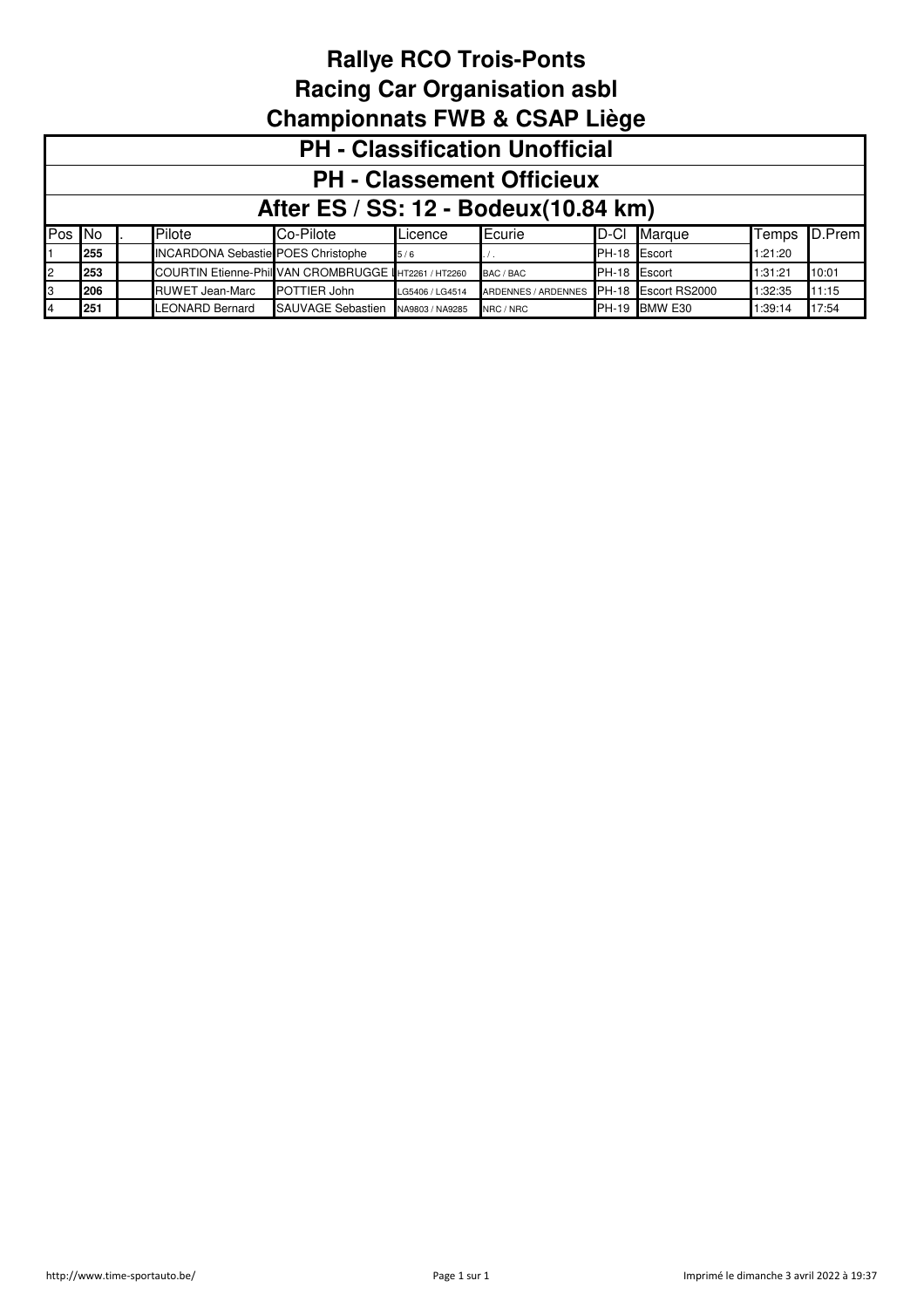|        | <b>SR</b> - Classification Unofficial |  |                                         |                       |                 |                     |              |                     |         |        |  |  |  |
|--------|---------------------------------------|--|-----------------------------------------|-----------------------|-----------------|---------------------|--------------|---------------------|---------|--------|--|--|--|
|        | <b>SR - Classement Officieux</b>      |  |                                         |                       |                 |                     |              |                     |         |        |  |  |  |
|        | After ES / SS: 12 - Bodeux (10.84 km) |  |                                         |                       |                 |                     |              |                     |         |        |  |  |  |
| Pos No |                                       |  | Pilote                                  | Co-Pilote             | Licence         | Ecurie              | ID-CI        | Marque              | Temps   | D.Prem |  |  |  |
|        | 209                                   |  | <b>DESTEXHE Gregoire</b>                | DESTEXHE Louise       | LG4402 / LG4404 | ARDENNES / ARDENNES | <b>SR-20</b> | <b>BMW E30 325i</b> | 1:24:49 |        |  |  |  |
| 2      | 201                                   |  | VAN DE WAUWER Je MICHEL José            |                       | LG4514 / 13     | ARDENNES / .        | <b>SR-20</b> | Sierra Xr4i         | 1:28:10 | 3:21   |  |  |  |
| IЗ     | 208                                   |  | <b>HENRY Jean-Francois CLOES Yannic</b> |                       | LG5178 / LG5236 | EBV / EBV           | <b>SR-20</b> | <b>BMW E30 325i</b> | 1:29:15 | 4:26   |  |  |  |
| 4      | 210                                   |  | <b>WAUTHIER Guy</b>                     | GLENET Sarah          | LG5209 / LG5210 | EBV / EBV           | <b>SR-20</b> | Ascona              | 1:30:22 | 5:33   |  |  |  |
| 5      | 212                                   |  | <b>FITAS Cedric</b>                     | <b>THEATE Xavier</b>  | LG5224 / 17     | EBV /.              | <b>SR-20</b> | Kadett              | 1:30:22 | 5:33   |  |  |  |
| 6      | 205                                   |  | <b>VAN GORP Eddy</b>                    | <b>WAGEMANS Peter</b> | AN1615 / AN7581 | OTRT / OTRT         |              | SR-20 Escort MK II  | 1:40:22 | 15:33  |  |  |  |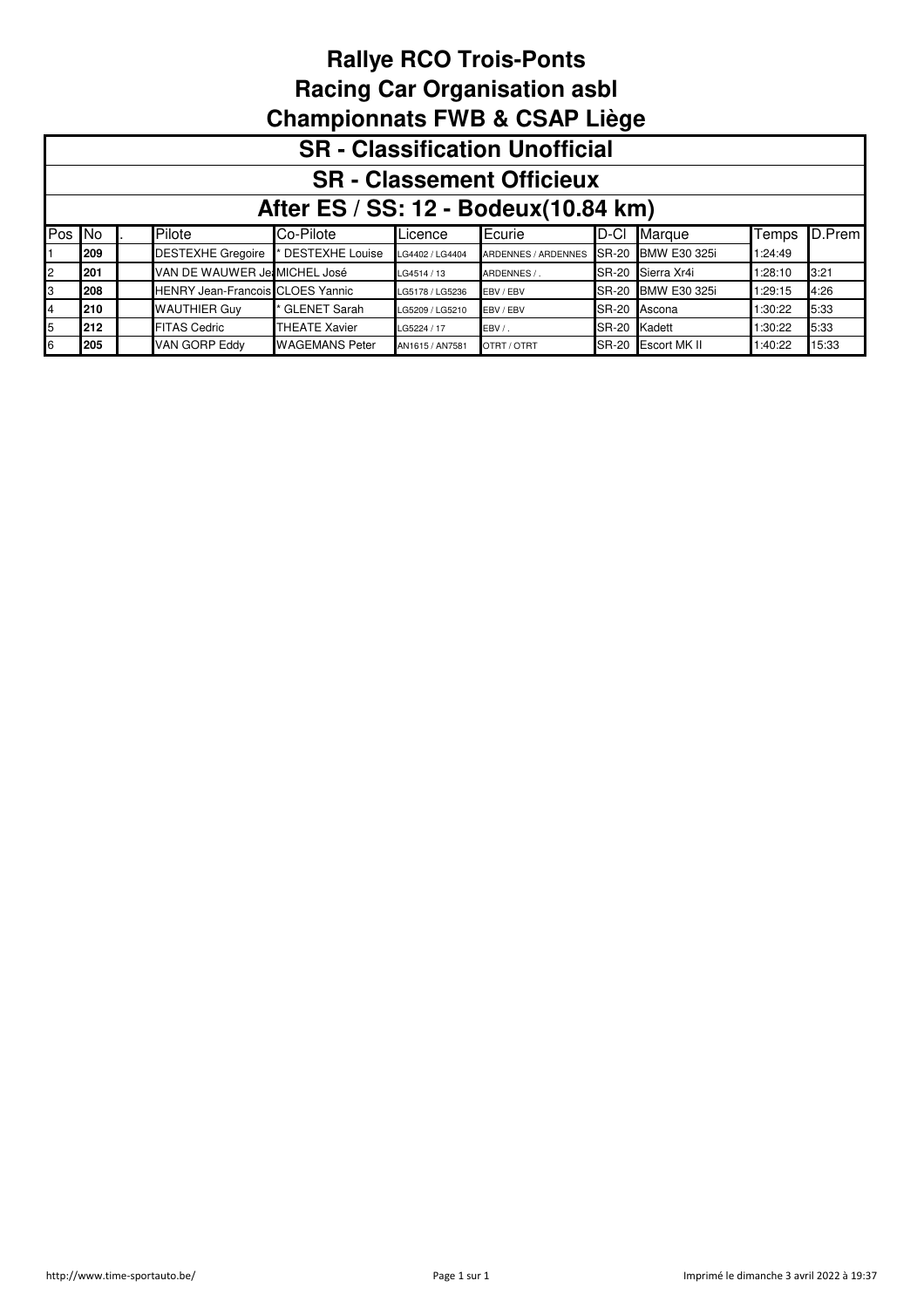|                | <b>D4 - Classification Unofficial</b>                                                                                       |                                       |                                                     |                    |                              |          |                       |         |        |  |  |  |  |
|----------------|-----------------------------------------------------------------------------------------------------------------------------|---------------------------------------|-----------------------------------------------------|--------------------|------------------------------|----------|-----------------------|---------|--------|--|--|--|--|
|                | <b>D4 - Classement Officieux</b>                                                                                            |                                       |                                                     |                    |                              |          |                       |         |        |  |  |  |  |
|                | After ES / SS: 12 - Bodeux (10.84 km)                                                                                       |                                       |                                                     |                    |                              |          |                       |         |        |  |  |  |  |
| Pos No         |                                                                                                                             | Pilote                                | Co-Pilote                                           | Licence            | Ecurie                       | D-CI     | Marque                | Temps   | D.Prem |  |  |  |  |
|                | Classe / Clas 4-12                                                                                                          |                                       |                                                     |                    |                              |          |                       |         |        |  |  |  |  |
| 1              | 53                                                                                                                          | <b>DUMONT Jean-Michel DUMONT Loic</b> |                                                     | LG5747 / 14        | MCH /.                       | 4-12     | Fiesta                | 1:22:19 |        |  |  |  |  |
| 2              | 54                                                                                                                          | <b>LAMY Nicolas</b>                   | NYSSEN Jean-Jacque: LG6753 / LG6781                 |                    | ASRT / ASRT                  | $4 - 12$ | C <sub>2</sub>        | 1:27:55 | 5:36   |  |  |  |  |
| 3              | 55                                                                                                                          | COUMANS John                          | <b>IPPEN Nard</b>                                   | 410550 / 45053     | $\sqrt{ }$                   | $4 - 12$ | Adam                  | 1:33:13 | 10:54  |  |  |  |  |
|                | Classe / Clas 4-13                                                                                                          |                                       |                                                     |                    |                              |          |                       |         |        |  |  |  |  |
|                | 23<br>DS3 R3T<br><b>GREGOIRE Anthony</b><br><b>DELVENNE Arnaud</b><br>$4 - 13$<br>1:18:32<br>RCO / RCO<br>LG6102 / LG6083   |                                       |                                                     |                    |                              |          |                       |         |        |  |  |  |  |
| $\overline{c}$ | 25<br>205<br><b>GROSJEAN Stephane KAIRIS Stephane</b><br>$4 - 13$<br>1:51<br>1:20:23<br>LG4555 / LG4281<br>CHAWRESSE / BERT |                                       |                                                     |                    |                              |          |                       |         |        |  |  |  |  |
| 3              | 24                                                                                                                          | ECKER Mickael                         | <b>KORZ Harald</b>                                  | 1046419 / 1061502  | $\overline{1}$ .             | $4 - 13$ | Civic Type R          | 1:20:53 | 2:21   |  |  |  |  |
| 4              | 22<br><b>SPITTAELS Steven</b><br><b>HENDRICKX Gilles</b><br>$4 - 13$<br>208<br>8:11<br>EBRT / .<br>1:26:43<br>LG5319 / 3    |                                       |                                                     |                    |                              |          |                       |         |        |  |  |  |  |
|                |                                                                                                                             |                                       |                                                     | Classe / Clas 4-14 |                              |          |                       |         |        |  |  |  |  |
|                | 1                                                                                                                           | <b>BOON Matthias</b>                  | <b>HUYSEGEMS Marc</b>                               | AN6361 / AN5734    | OTRT / OTRT                  | 4-14     | Impreza               | 1:11:59 |        |  |  |  |  |
| $\overline{c}$ | 3                                                                                                                           | RADOUX Jean-Philippe FORCLAZ Francois |                                                     | 5124 / 3037        | $\prime$ .                   | $4 - 14$ | Lancer Evo X R4       | 1:13:14 | 1:15   |  |  |  |  |
| 3              | 10                                                                                                                          | JEHENSON Fabrice                      | <b>ROUSSEAU Charles</b>                             | LG5228 / LG5183    | EBV / EBV                    | $4 - 14$ | Lancer Evo 9          | 1:16:42 | 4:43   |  |  |  |  |
| 4              | 6                                                                                                                           | <b>PARREN Lambert</b>                 | <b>STULTIENS Frank</b>                              | 5416 / 44527       | $\prime$ .                   | $4 - 14$ | Lancer Evo X          | 1:17:13 | 5:14   |  |  |  |  |
| 5              | 8                                                                                                                           | <b>FERETTE Francois</b>               | DENEUMOSTIER Jero LG5870 / LG5815                   |                    | <b>VOLANTS / VOLANTS</b>     | $4 - 14$ | Lancer Evo 9          | 1:17:48 | 5:49   |  |  |  |  |
| 6              | 18                                                                                                                          | <b>HEINEN Jerome</b>                  | <b>VELZ Thomas</b>                                  | LG4196 / LG4191    | AMCSV / AMCSV                | $4 - 14$ | <b>BMW E36 M3</b>     | 1:20:29 | 8:30   |  |  |  |  |
| $\overline{7}$ | 5                                                                                                                           | PREGARDIEN Vincent HAUTECLAIR Adrien  |                                                     | LG4319 / 16        | EBRT /.                      | $4 - 14$ | Fabia R5              | 1:22:19 | 10:20  |  |  |  |  |
| 8              | 12                                                                                                                          | <b>FANK Patrick</b>                   | <b>FOXIUS Andre</b>                                 | NA1113714 / A501   | $\overline{I}$ .             | $4 - 14$ | Lancer Evo 9          | 1:23:26 | 11:27  |  |  |  |  |
| 9              | 17                                                                                                                          | <b>THIJS Nicky</b>                    | <b>NEYENS Tom</b>                                   | LI9171 / LI1642    | GRT / GRT                    | $4 - 14$ | BMW E36               | 1:23:49 | 11:50  |  |  |  |  |
| 10             | 20                                                                                                                          | <b>SCHROOTEN Patrick</b>              | CLAASSEN Saskia                                     | LI2716 / LI1470    | TROMMELKE / TROMMELK         | $4 - 14$ | <b>BMW Compact M3</b> | 1:26:18 | 14:19  |  |  |  |  |
| 11             | 46                                                                                                                          | <b>DEMUYNCK Devy</b>                  | <b>VERVAEKE Hannes</b>                              | WV9341 / WV1422    | AC DADIZELE / AC DADIZE 4-14 |          | BMW E30               | 1:32:25 | 20:26  |  |  |  |  |
| 12             | 14                                                                                                                          |                                       | DAUTZENBERG Hend DE JONGE Aernoud E LG4685 / LG4688 |                    | <b>HESBAYE / HESBAYE</b>     | $4 - 14$ | Impreza GTT           | 1:35:58 | 23:59  |  |  |  |  |
| 13             | 50                                                                                                                          |                                       | VANDENBUSSCHE Ar VANDEKERKHOVE TI wV1076 / WV1533   |                    | AC DADIZELE / ATLANTIC 4-14  |          | <b>BMW E46 M3</b>     | 1:37:06 | 25:07  |  |  |  |  |
|                |                                                                                                                             |                                       |                                                     | Classe / Clas 4-15 |                              |          |                       |         |        |  |  |  |  |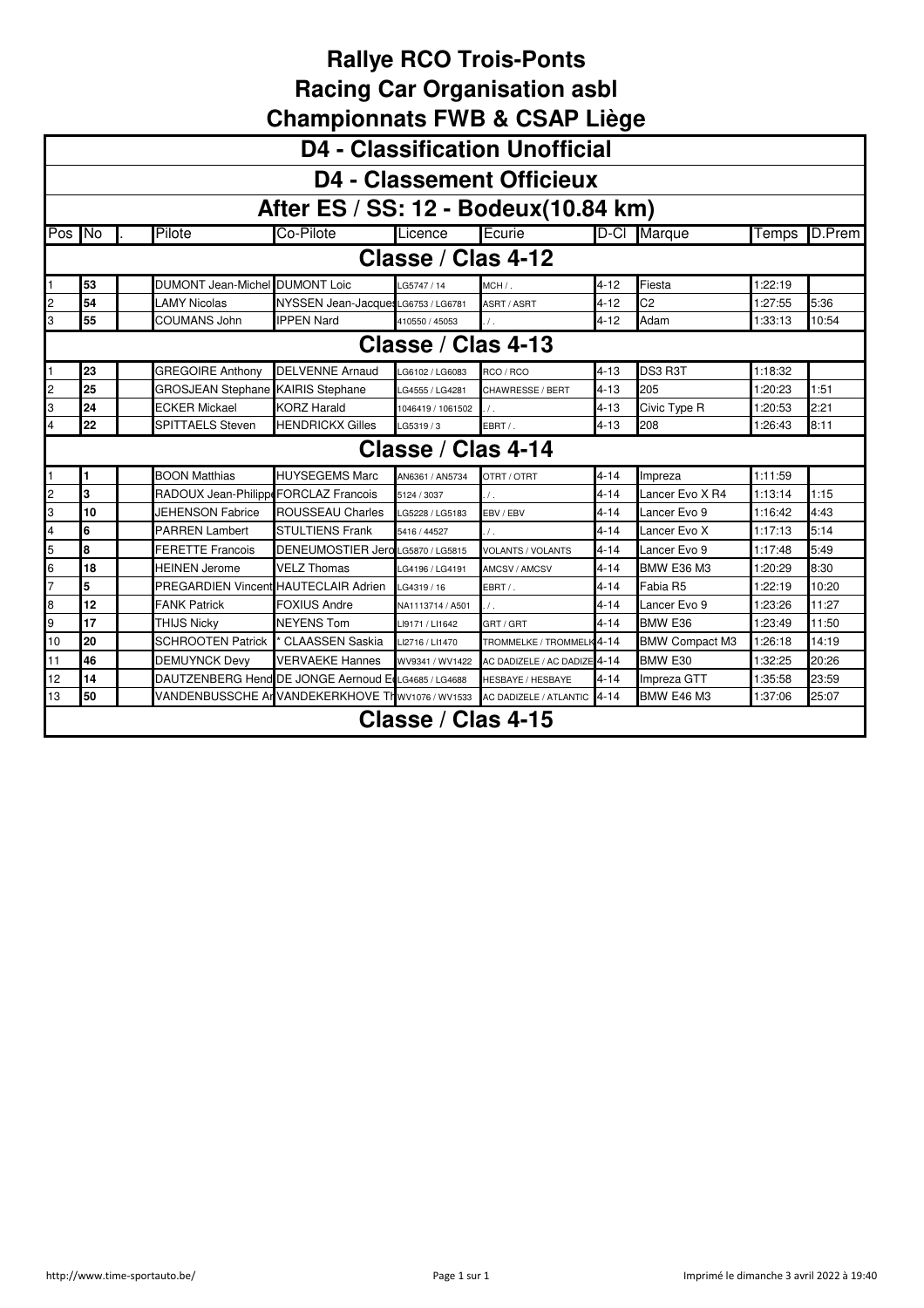|                | D1-D2-D3 - Classification Unofficial |                                          |                                          |                             |                          |          |                    |                    |        |  |  |
|----------------|--------------------------------------|------------------------------------------|------------------------------------------|-----------------------------|--------------------------|----------|--------------------|--------------------|--------|--|--|
|                | D1-D2-D3 - Classement Officieux      |                                          |                                          |                             |                          |          |                    |                    |        |  |  |
|                |                                      |                                          |                                          |                             |                          |          |                    |                    |        |  |  |
|                |                                      |                                          | After ES / SS: 12 - Bodeux(10.84 km)     |                             |                          |          |                    |                    |        |  |  |
| Pos No         |                                      | Pilote                                   | Co-Pilote                                | Licence                     | Ecurie                   |          | D-Cl Marque        | Temps              | D.Prem |  |  |
|                |                                      |                                          |                                          | Classe / Clas 1-1           |                          |          |                    |                    |        |  |  |
|                |                                      |                                          |                                          | Classe / Clas 1-2           |                          |          |                    |                    |        |  |  |
|                | 97                                   | <b>HERMAN Bernard</b>                    | <b>WAGENER Pierre</b>                    | LG5375 / LG5327 EBRT / EBRT |                          | $1 - 2$  | Clio RS            | 1:33:18            |        |  |  |
|                |                                      |                                          |                                          |                             |                          |          |                    |                    |        |  |  |
|                | Classe / Clas 1-3                    |                                          |                                          |                             |                          |          |                    |                    |        |  |  |
|                | Classe / Clas 2-4                    |                                          |                                          |                             |                          |          |                    |                    |        |  |  |
|                | 98                                   | <b>SWENNEN Loic</b>                      | PROSMANS Tom                             | LG6105 / LG6087             | RCO / RCO                | $2 - 4$  | Swift              | 1:33:01            |        |  |  |
|                | Classe / Clas 2-5                    |                                          |                                          |                             |                          |          |                    |                    |        |  |  |
|                | 86                                   | BOSSELOIR Benjamin SURSON Theo           |                                          | G6249 / LG4436              | JMC / ARDENNES           | $2 - 5$  | 106 Gti            | 1:29:52            |        |  |  |
| 2              | 92                                   | <b>MICHEL Aubry</b>                      | MICHEL Gatien                            | LG4525 / LG4607             | CHAWRESSE / CHAWRES: 2-5 |          | Saxo               | 1:30:30            | 38     |  |  |
| 3              | 87                                   | MARICHAL Arnaud                          | LETAWE Jordan                            | LG4295 / LG5342             | EBRT / EBRT              | $2 - 5$  | 106 Gti            | 1:34:27            | 4:35   |  |  |
| 4              | 96                                   | HAID Julien                              | SMEEKENS Valentin                        | LG6734 / LG6789             | ASRT / ASRT              | $2 - 5$  | 106                | 1:34:38            | 4:46   |  |  |
| 5              | 93                                   | NIVARD Gregory                           | <b>HOTTOIS Patrick</b>                   | LG4145 / LG6231             | JMC / JMC                | $2 - 5$  | Corsa              | 1:36:34            | 6:42   |  |  |
|                | Classe / Clas 2-6                    |                                          |                                          |                             |                          |          |                    |                    |        |  |  |
|                | 71                                   | DELVAUX Jacky                            | SERVAIS Guy                              | LG4305 / LG4380             | EBRT / EBRT              | $2 - 6$  | Clio               | 1:25:03            |        |  |  |
| 2              | 76                                   | <b>JOB Victor</b>                        | RUWET Guillaume                          | LG6184 / LG4156             | JMC / JMC                | $2 - 6$  | 206                | 1:28:01            | 2:58   |  |  |
| 3              | 75                                   | JOB Julien                               | <b>EMONTS Frederic</b>                   | LG6181 / LG6209             | JMC / JMC                | $2 - 6$  | 206                | 1:28:20            | 3:17   |  |  |
| 4              | 72                                   | PIRENNE Nicolas                          | KOTTGEN Axel                             | LG6180/8                    | JMC / .                  | $2 - 6$  | Clio RS            | 1:35:05            | 10:02  |  |  |
| 5              | 70                                   | <b>FAGNANT Elisabeth</b>                 | * LEMASSON Jessica LG4335 / LG5323       |                             | EBRT / EBRT              | $2 - 6$  | Clio               | 1:35:32            | 10:29  |  |  |
|                |                                      |                                          |                                          | Classe / Clas 2-7           |                          |          |                    |                    |        |  |  |
|                |                                      |                                          |                                          | Classe / Clas 3-8           |                          |          |                    |                    |        |  |  |
|                | 80                                   | ROUSCHOP Johnny                          | <b>STEUKERS Cathy</b>                    | LG6211 / LG6183             | JMC / JMC                | $3 - 8$  | 106                | 1:35:41            |        |  |  |
|                | 81                                   | <b>GERON Simon</b>                       | <b>HICK Stefan</b>                       | LG6212 / LG6224             | JMC / JMC                | $3 - 8$  | 106                | 1:37:39            | 1:58   |  |  |
|                |                                      |                                          |                                          | Classe / Clas 3-9           |                          |          |                    |                    |        |  |  |
|                | 61                                   | HENRARD Jean-Marc                        | <b>LEGRAND Virginie</b>                  | G5357 / LG4283              | EBRT / EBRT              | $3-9$    | Saxo               | 1:23:17            |        |  |  |
| 2              | 64                                   | HURDEBISE Philippe                       | <b>HURDEBISE Cleo</b>                    | LG4350 / LG5349             | EBRT / EBRT              | $3-9$    | 106                | 1:23:55            | 38     |  |  |
| З              | 59                                   | SCHMIDT Cedric                           | RE Gino                                  | LG5310 / LG4365             | EBRT / EBRT              | 3-9      | Corsa              | 1:26:06            | 2:49   |  |  |
| 4              | 65                                   | <b>OTTO Renaud</b>                       | <b>DECROUPETTE Thiba</b>                 | LG4587 / LG4572             | CHAWRESSE / CHAWRESS 3-9 |          | Saxo               | 1:27:34            | 4:17   |  |  |
| 5              | 67                                   | DE KRAHE Sebastien                       | LOHAY Yorick                             | LG5192 / LG5235             | EBV / EBV                | $3-9$    | Saxo               | 1:32:06            | 8:49   |  |  |
| 6              | 62                                   | BLAISE Raphael                           | <b>BOLAND Sophie</b>                     | LG4112 / LG6201             | JMC / JMC                | $3-9$    | Fabia R2           | 1:32:15            | 8:58   |  |  |
|                | 68                                   | MOTTOULLE David                          | URBAIN Patrick                           | LG5753 / LG5769             | MCH / MCH                | $3-9$    | 205 Gti            | 1:36:45            | 13:28  |  |  |
| 8              | 69                                   | KOHL Fernand                             | REENAERS Jean-PierrLG4135 / LG4136       |                             | JMC / JMC                | $3-9$    | <b>Swift Sport</b> | 1:45:11            | 21:54  |  |  |
|                |                                      |                                          |                                          | Classe / Clas 3-10          |                          |          |                    |                    |        |  |  |
|                | 35                                   | <b>MARIQUE Eddy</b>                      | MARIQUE Christopher NA8203 / NA8282      |                             | NRC / NRC                | $3 - 10$ | Astra              | 1:19:43            |        |  |  |
| $\overline{c}$ | 37                                   | <b>BRIOL Francois</b>                    | LOMMERS Gilles                           | LG5321 / LG4370             | EBRT / EBRT              | $3 - 10$ | Clio               | 1:20:15            | 32     |  |  |
| 3              | 31                                   | DELLEUSE Julien                          | <b>STEVENAERT Alix</b>                   | LG4793 / LG4546             | HESBAYE / CHAWRESSE      | 3-10     | Astra              | 1:20:17            | 34     |  |  |
| 4              | 43                                   | LEJEUNE Anthony                          | <b>BURNIAT Guy</b>                       | LG4111 / HT2550             | JMC / HMC                | $3 - 10$ | Astra              | 1:22:31            | 2:48   |  |  |
| 5              | 39                                   | HORWARD Geoffrey                         | <b>HAUREGARD Alain</b>                   | LG4285 / LG5344             | EBRT / EBRT              | $3 - 10$ | Clio               | 1:24:30            | 4:47   |  |  |
| 6<br>7         | 34<br>41                             | <b>BOURGEOIS Patrick</b><br>MIGEAL Jimmy | <b>JEROME Thierry</b><br>JASPART Quentin | LG4118 / LG4134             | JMC / JMC                | $3-10$   | 206 RC<br>Clio     | 1:25:20<br>1:25:26 | 5:37   |  |  |
|                |                                      |                                          |                                          | LG4130 / LG4137             | JMC / Clio               | $3-10$   |                    |                    | 5:43   |  |  |
|                |                                      |                                          |                                          | Classe / Clas 3-11          |                          |          |                    |                    |        |  |  |
|                | 49                                   | <b>COLIN Sebastien</b>                   | <b>MILON Jody</b>                        | LG4344 / LG4399             | EBRT / EBRT              | $3 - 11$ | Focus RS           | 1:25:10            |        |  |  |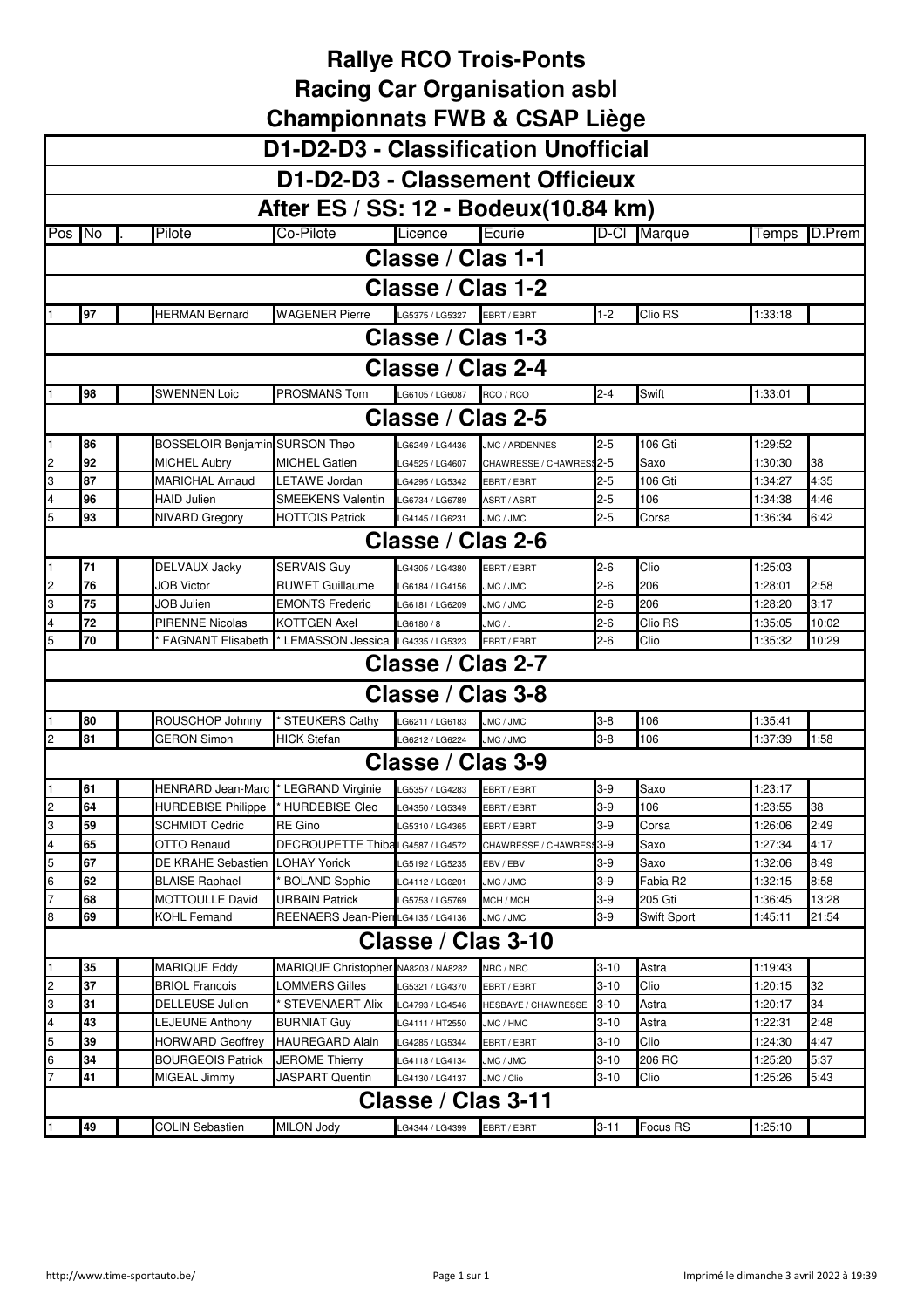|    | <b>PH - Classification Unofficial</b>                                                                                           |  |                                           |           |                 |                     |              |        |         |        |  |
|----|---------------------------------------------------------------------------------------------------------------------------------|--|-------------------------------------------|-----------|-----------------|---------------------|--------------|--------|---------|--------|--|
|    | <b>PH - Classement Officieux</b>                                                                                                |  |                                           |           |                 |                     |              |        |         |        |  |
|    | After ES / SS: 12 - Bodeux(10.84 km)                                                                                            |  |                                           |           |                 |                     |              |        |         |        |  |
|    | Pos No                                                                                                                          |  | Pilote                                    | Co-Pilote | Licence         | Ecurie              | D-Cl         | Marque | Temps   | D.Prem |  |
|    | Classe / Clas PH-16                                                                                                             |  |                                           |           |                 |                     |              |        |         |        |  |
|    |                                                                                                                                 |  |                                           |           |                 | Classe / Clas PH-17 |              |        |         |        |  |
|    |                                                                                                                                 |  |                                           |           |                 | Classe / Clas PH-18 |              |        |         |        |  |
|    | 255                                                                                                                             |  | <b>INCARDONA Sebastie POES Christophe</b> |           | 5/6             |                     | <b>PH-18</b> | Escort | 1:21:20 |        |  |
| 2  | 253                                                                                                                             |  | COURTIN Etienne-Phill VAN CROMBRUGGE      |           | HT2261 / HT2260 | BAC / BAC           | <b>PH-18</b> | Escort | 1:31:21 | 10:01  |  |
| IЗ | <b>RUWET Jean-Marc</b><br>POTTIER John<br>ARDENNES / ARDENNES PH-18 Escort RS2000<br>206<br>11:15<br>1:32:35<br>LG5406 / LG4514 |  |                                           |           |                 |                     |              |        |         |        |  |
|    | Classe / Clas PH-19                                                                                                             |  |                                           |           |                 |                     |              |        |         |        |  |
|    | BMW E30<br><b>LEONARD Bernard</b><br>251<br>SAUVAGE Sebastien<br>PH-19<br>1:39:14<br>NA9803 / NA9285<br>NRC / NRC               |  |                                           |           |                 |                     |              |        |         |        |  |